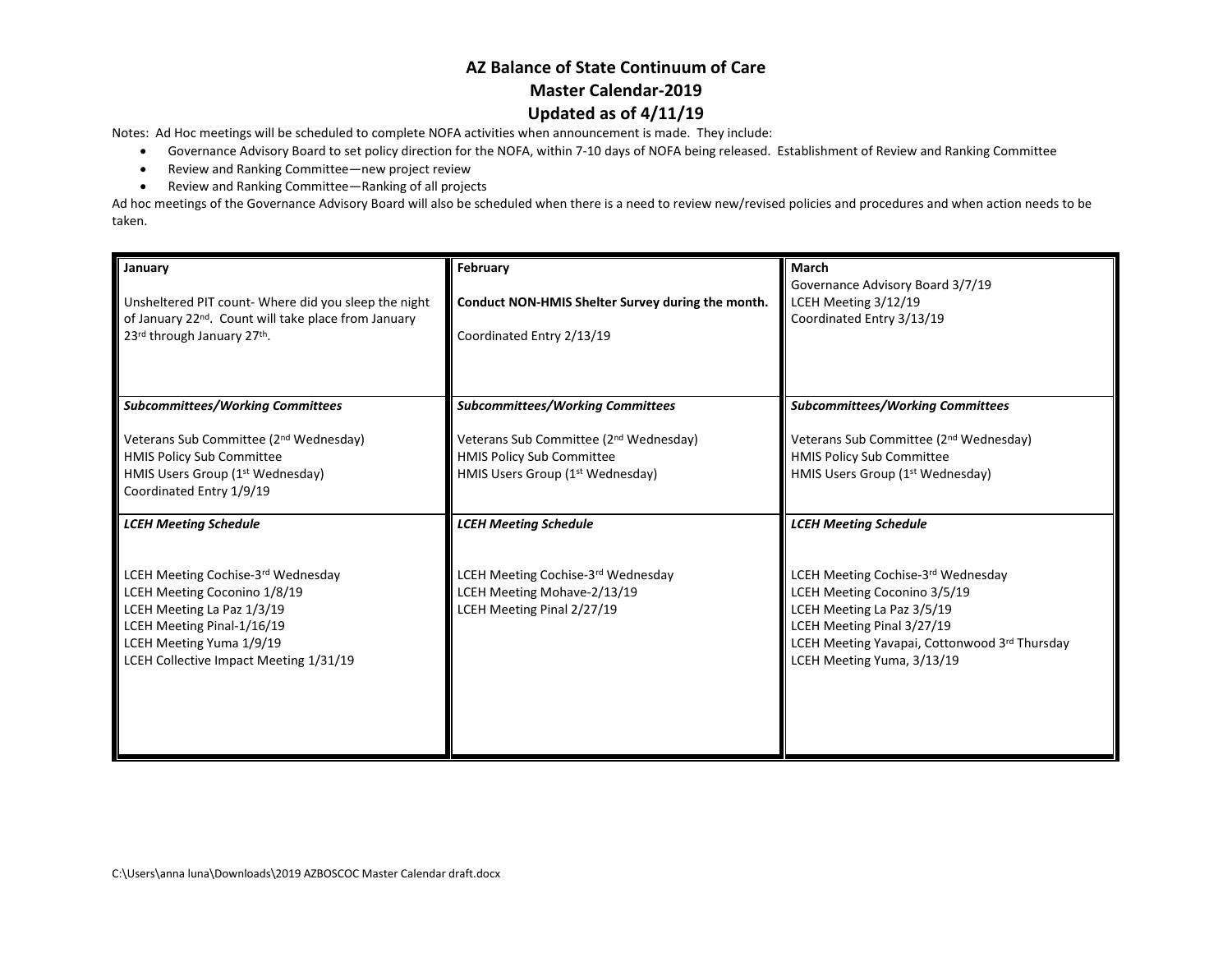| <b>April</b>                                                                                                               | May                                                                                                                                                                                                                                        | June                                                                                                                       |
|----------------------------------------------------------------------------------------------------------------------------|--------------------------------------------------------------------------------------------------------------------------------------------------------------------------------------------------------------------------------------------|----------------------------------------------------------------------------------------------------------------------------|
| Governance Advisory Board Retreat 4/30/19-5/2/19<br>Coordinated Entry 4/10/19                                              | Coordinated Entry 5/8/19<br>LCEH-5/29/19<br>HIC/PIT Data Due in HDX                                                                                                                                                                        | HIC/PIT final report 6/30/19<br>Coordinated Entry 6/19/19                                                                  |
| <b>Subcommittees/Working Committees</b>                                                                                    | <b>Subcommittees/Working Committees</b>                                                                                                                                                                                                    | <b>Subcommittees/Working Committees</b>                                                                                    |
| Veterans Sub Committee (2 <sup>nd</sup> Wednesday)<br><b>HMIS Policy Sub Committee</b><br>HMIS Users Group (1st Wednesday) | Veterans Sub Committee (2 <sup>nd</sup> Wednesday)<br>HMIS Policy Sub Committee<br>HMIS Users Group (1st Wednesday)                                                                                                                        | Veterans Sub Committee (2 <sup>nd</sup> Wednesday)<br><b>HMIS Policy Sub Committee</b><br>HMIS Users Group (1st Wednesday) |
| <b>LCEH Meeting Schedule</b>                                                                                               | <b>LCEH Meeting Schedule</b>                                                                                                                                                                                                               | <b>LCEH Meeting Schedule</b>                                                                                               |
| LCEH Meeting Cochise-3rd Wednesday<br>LCEH Meeting Pinal 4/24/19<br>LCEH Meeting Yavapai, Cottonwood 3rd Thursday          | LCEH Meeting Cochise-3rd Wednesday<br>LCEH Meeting Coconino 5/7/19<br>LCEH Meeting La Paz 5/2/19<br>LCEH Meeting Mohave-5/8/19<br>LCEH Meeting Pinal 5/22/19<br>LCEH Meeting Yavapai, Cottonwood 3rd Thursday<br>LCEH Meeting Yuma, 5/8/19 | LCEH Meeting Cochise-3rd Wednesday<br>LCEH Meeting Pinal 6/26/19<br>LCEH Meeting Yavapai, Cottonwood 3rd Thursday          |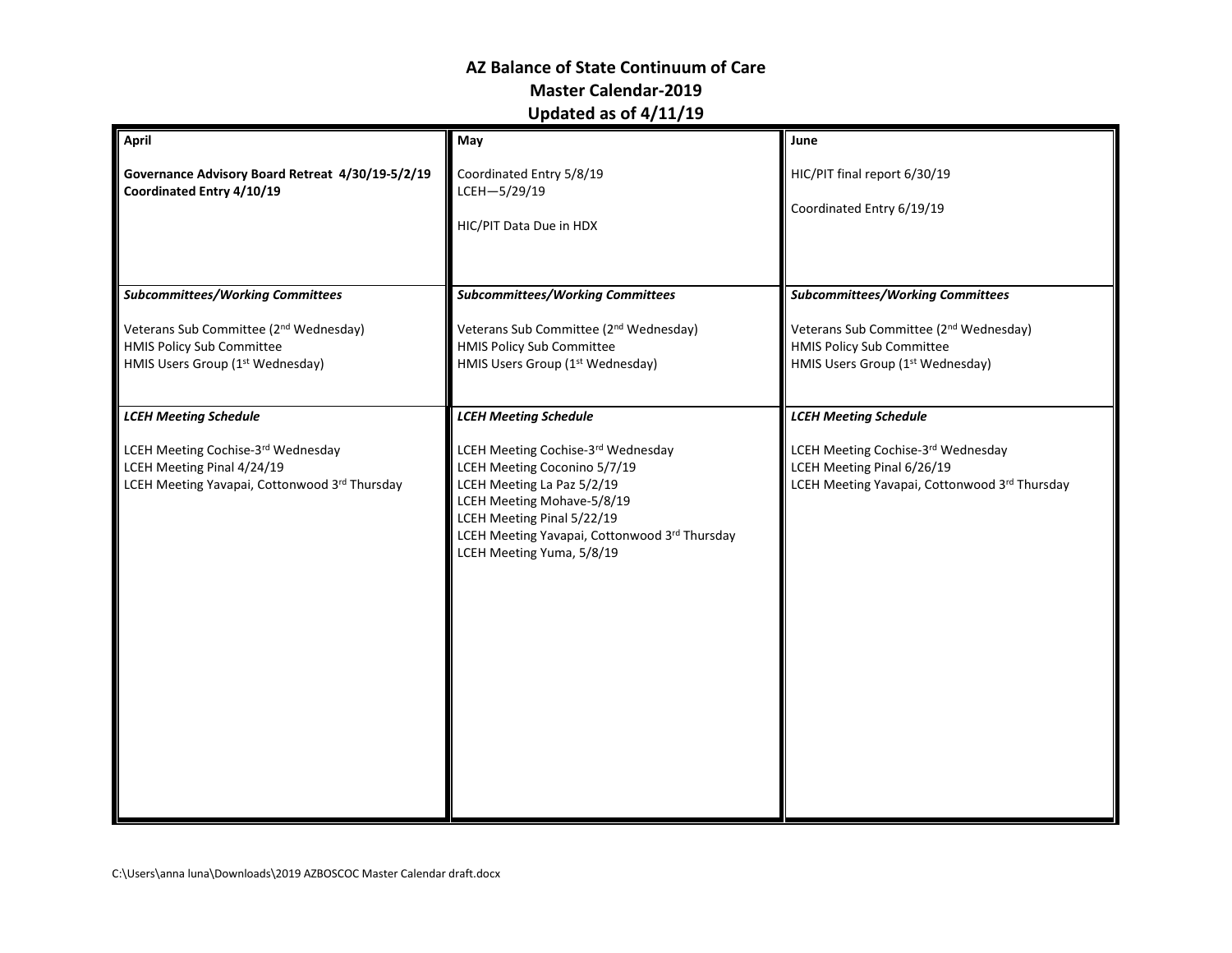| July                                                                                                                                                                                                            | August                                                                                                                                           | September                                                                                                                                                                    |
|-----------------------------------------------------------------------------------------------------------------------------------------------------------------------------------------------------------------|--------------------------------------------------------------------------------------------------------------------------------------------------|------------------------------------------------------------------------------------------------------------------------------------------------------------------------------|
| Coordinated Entry 7/10/19<br>Governance Advisory Board 7/17/19                                                                                                                                                  | LCEH Meeting 8/7/19<br>Coordinated Entry 8/14/19                                                                                                 | Coordinated Entry 9/8/19                                                                                                                                                     |
| NOFA Generally Comes Out in July or August-related<br>milestones will be established when NOFA is released.                                                                                                     | NOFA Generally Comes Out in July or August                                                                                                       |                                                                                                                                                                              |
|                                                                                                                                                                                                                 |                                                                                                                                                  |                                                                                                                                                                              |
| <b>Subcommittees/Working Committees</b>                                                                                                                                                                         | <b>Subcommittees/Working Committees</b>                                                                                                          | <b>Subcommittees/Working Committees</b>                                                                                                                                      |
| Veterans Sub Committee (2 <sup>nd</sup> Wednesday)<br><b>HMIS Policy Sub Committee</b><br>HMIS Users Group (1st Wednesday)                                                                                      | Veterans Sub Committee (2 <sup>nd</sup> Wednesday)<br><b>HMIS Policy Sub Committee</b><br>HMIS Users Group (1st Wednesday)                       | Veterans Sub Committee (2 <sup>nd</sup> Wednesday)<br>HMIS Policy Sub Committee<br>HMIS Users Group (1st Wednesday)                                                          |
| <b>LCEH Meeting Schedule</b>                                                                                                                                                                                    | <b>LCEH Meeting Schedule</b>                                                                                                                     | <b>LCEH Meeting Schedule</b>                                                                                                                                                 |
| LCEH Meeting Cochise-3rd Wednesday<br>LCEH Meeting, Coconino 7/2/19<br>LCEH Meeting La Paz 7/2/19<br>LCEH Meeting Pinal . 7/24/19<br>LCEH Meeting Yavapai, Cottonwood 3rd Thursday<br>LCEH Meeting Yuma 7/10/19 | LCEH Meeting Cochise-3rd Wednesday<br>LCEH Meeting Mohave-8/14/19<br>LCEH Meeting Pinal 8/28/19<br>LCEH Meeting Yavapai, Cottonwood 3rd Thursday | LCEH Meeting Cochise-3rd Wednesday<br>LCEH Meeting La Paz 9/3/19<br>LCEH Meeting Pinal 9/25/19<br>LCEH Meeting Yavapai, Cottonwood 3rd Thursday<br>LCEH Meeting Yuma 9/11/19 |